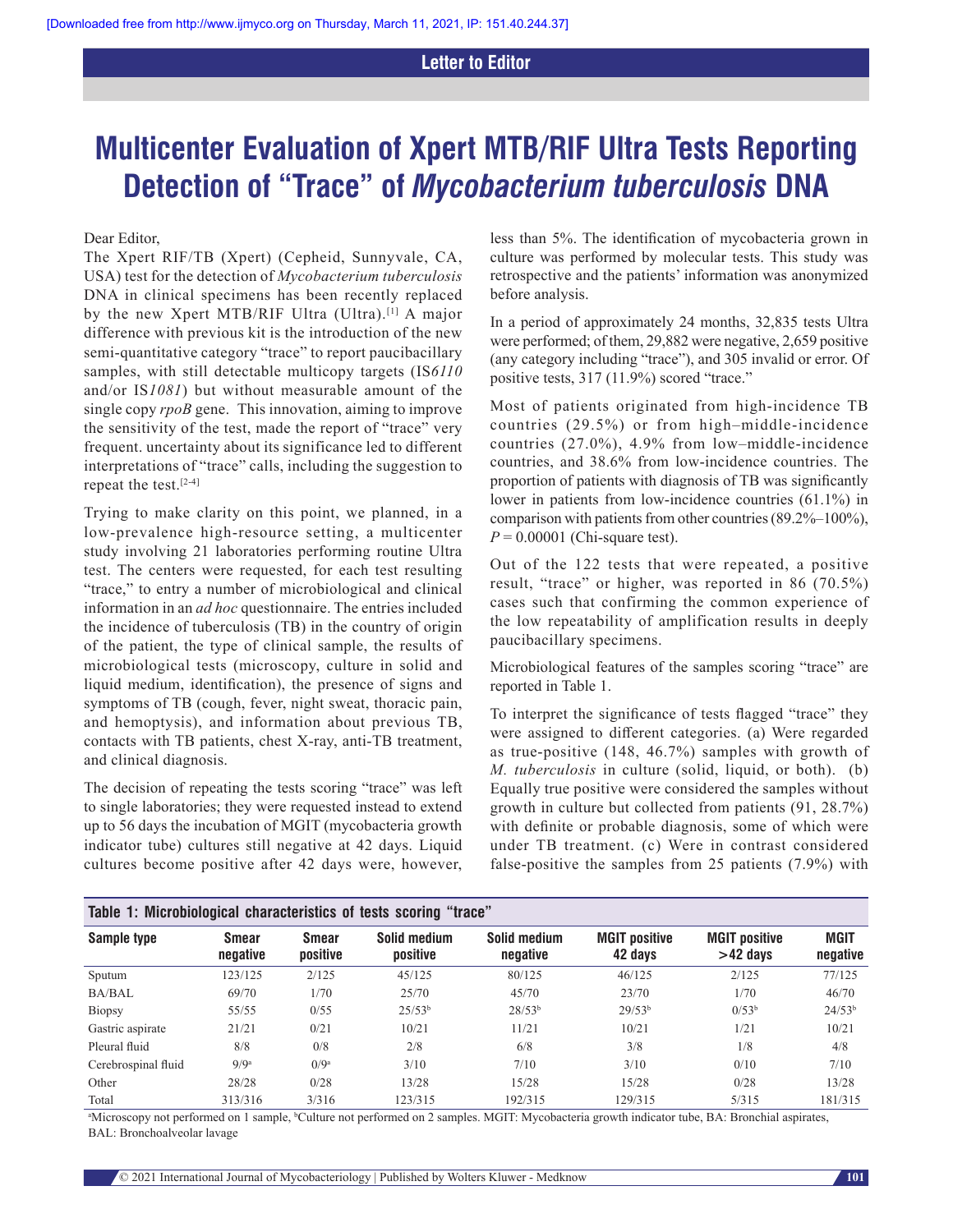Letter to Editor

history of previous TB and from 53 patients (16.7%) with excluded or improbable diagnosis of TB. Our data confirm the well-known poor sensitivity of molecular diagnosis of TB in smear-negative specimens,<sup>[5,6]</sup> with 75.4% of our tests scoring "trace" being true positive and 24.6% false positive. The introduction of the semi-quantitative category "trace" allowed achieving a substantial increase of sensitivity versus a reasonable loss of specificity.

With the aim of excluding technical false-positive results, most of the cartridges detecting "trace" were frozen at − 80°C at the end of the test. Of them, the ones corresponding to samples negative in culture were retrospectively tested with a home‑made PCR to detect, in the amplification cell of the cartridge, IS*6110* and IS*1081.*At least one of the two insertion elements above was detected in all of them.

Although Ultra and Xpert as well are recommended for use with pulmonary specimens only, both revealed effective with extrapulmonary samples too.<sup>[7,8]</sup> With biopsies and gastric aspirates in particular, the sensitivity of Ultra was 89% and 100%, respectively.

Several studies investigated sensitivity and specificity of Ultra, but none of them evaluated the significance of "trace." Different approaches have been proposed to interpret the test flagged as "trace": $[2]$  (a) to consider all of them negative, (b) to consider negative the tests from patients with history of TB (therefore attributing the positivity to previous disease), (c) to repeat the test on the same or a new sample, and (d) to validate the result obtained at repetition. Using rule (a), 148 tests from samples culture positive and 91 from patients with diagnosis and/or treatment of TB would be reclassified as negative. According to criterion (b), a decrease of specificity would be produced due to the grading as positive of 78 samples from patients not diagnosed to have TB. According to criterion (c), a decrease in sensitivity would be produced by the reclassification as negative of 66 tests from patients with diagnosis of TB. In any case, the cost is higher than the benefit.

In our opinion, the introduction of the semi-quantitative category "trace" represents an important improvement in comparison with the previous Xpert. The proportion of true‑positive results clearly exceeds the false positives with the latter being easily avoidable by not performing the Ultra test for samples from patients with diagnosis of TB clinically excluded.

The detection of "trace" is anyway an objective finding confirmed by the presence in clinical specimen of amplicons specific for *M. tuberculosis* complex. This is understandable in patients with history of previous TB; in others, subclinical forms of TB[9] are assumable. Should this be the case, an added value of the test would emerge.

# **Financial support and sponsorship**

Nil.

#### **Conflicts of interest**

There are no conflicts of interest.

**Ester Mazzola1 , Paola Dal Monte2 , Claudio Piersimoni3 ,**  Annalisa Del Giudice<sup>4</sup>, Anna Camaggi<sup>5</sup>, Cristina Pedrotti<sup>6</sup>, **Francesca Gurrieri7 , Cristina Russo8 , Claudio Farina9 , Alessandra Lombardi10,**  Pietro Viggiani<sup>11</sup>, Elio Cenci<sup>12</sup>, Salvatore Nisticò<sup>13</sup>, Vanina Rognoni<sup>14</sup>, Eugenio Sala<sup>15</sup>, Paola Cichero<sup>16</sup>, Eliana Frizzera<sup>17</sup>, Vincenzina Monzillo<sup>18</sup>, Fulvia Morini<sup>19</sup>, Claudio Scarparo<sup>20</sup>, Emanuele Borroni<sup>16</sup>, Daniela M. Cirillo<sup>16</sup>, **Enrico Tortoli16**

<sup>1</sup>ASST Grande Ospedale Metropolitano Niguarda, <sup>10</sup>ASST Sacco Hospital, <sup>1</sup>ASST Grande Ospedale Metropolitano Niguarda, <sup>10</sup>ASST Sacco Hospital,<br><sup>16</sup>IRCCS S. Raffaele, Hospital, Milan, <sup>2</sup>S. Orsola-Malpighi Polyclinic, Bologna,<br><sup>3</sup>Ospedali Biuniti, Ancona, <sup>4</sup>AO dei Colli, Naples, <sup>5</sup>AOU Maggi Ospedali Riuniti, Ancona, 4 AO dei Colli, Naples, 5 AOU Maggiore della Carità Hospital, Novara, 6 APSS S. Chiara Hospital, Trento, 7 ASST Spedali Civili, Brescia, <sup>s</sup>Bambino Gesù Pediatric Hospital, Roma, <sup>s</sup>Papa Giovanni XXIII Hospital, Bergamo, <sup>11</sup>ASST della Valtellina e alto Lario, Sondalo, <sup>12</sup>S. Maria<br>della Misericordia Hospital, Perugia, <sup>13</sup>Pugliese Ciaccio Hospital, Catanzaro, <sup>14</sup>ASST Lodi, Lodi, <sup>15</sup>S. Anna Hospital, Como, <sup>17</sup>Centrale Hospital, Bolzano, <sup>18</sup>IRCCS S. Matteo, Pavia, <sup>19</sup>S. Gerardo Hospital, Monza, <sup>20</sup>AULSS Serenissima, Mestre, Italy

**Address for correspondence:** Dr. Enrico Tortoli, Emerging Bacterial Pathogens Unit, San Raffaele Scientific Institute, Via Olgettina 58, 20132 Milan, Italy. E‑mail: tortoli.enrico@hsr.it

**ORCID:** https://orcid.org/0000‑0001‑5512‑704X

**Submitted:** 29-Oct-2020 **Accepted:** 30-Nov-2020 **Published:** 28-Feb-2021

### **References**

- 1. World Health Organization. WHO Meeting Report for a Technical Expert Consultation: No‑Inferiority Analysis of Xpert MTB/RIF Ultra Compared to Xpert MTB/RIF. Geneva: World Health Organization; 2017 (WHO/HTM/TB/2017.04).
- 2. Dorman SE, Schumacher SG, Alland D, Nabeta P, Armstrong DT, King B, *et al.* Xpert MTB/RIF ultra for detection of *Mycobacterium tuberculosis* and rifampicin resistance: A prospective multicentre diagnostic accuracy study. Lancet Infect Dis 2018;18:76‑84.
- 3. Kendall EA, Schumacher SG, Denkinger CM, Dowdy DW. Estimated clinical impact of the xpert MTB/RIF ultra cartridge for diagnosis of pulmonary tuberculosis: A modeling study. PLoS Med 2017;14:e1002472.
- 4. Chakravorty S, Simmons AM, Rowneki M, Parmar H, Cao Y, Ryan J, *et al*. The new xpert MTB/RIF ultra: Improving detection of *Mycobacterium tuberculosis* and resistance to rifampin in an assay suitable for point-of-care testing. mBio 2017;8:mBio-17.
- 5. Sohn H, Aero AD, Menzies D, Behr M, Schwartzman K, Alvarez GG, *et al.* Xpert MTB/RIF testing in a low tuberculosis incidence, high-resource setting: Limitations in accuracy and clinical impact. Clin Infect Dis 2014;58:970‑6.